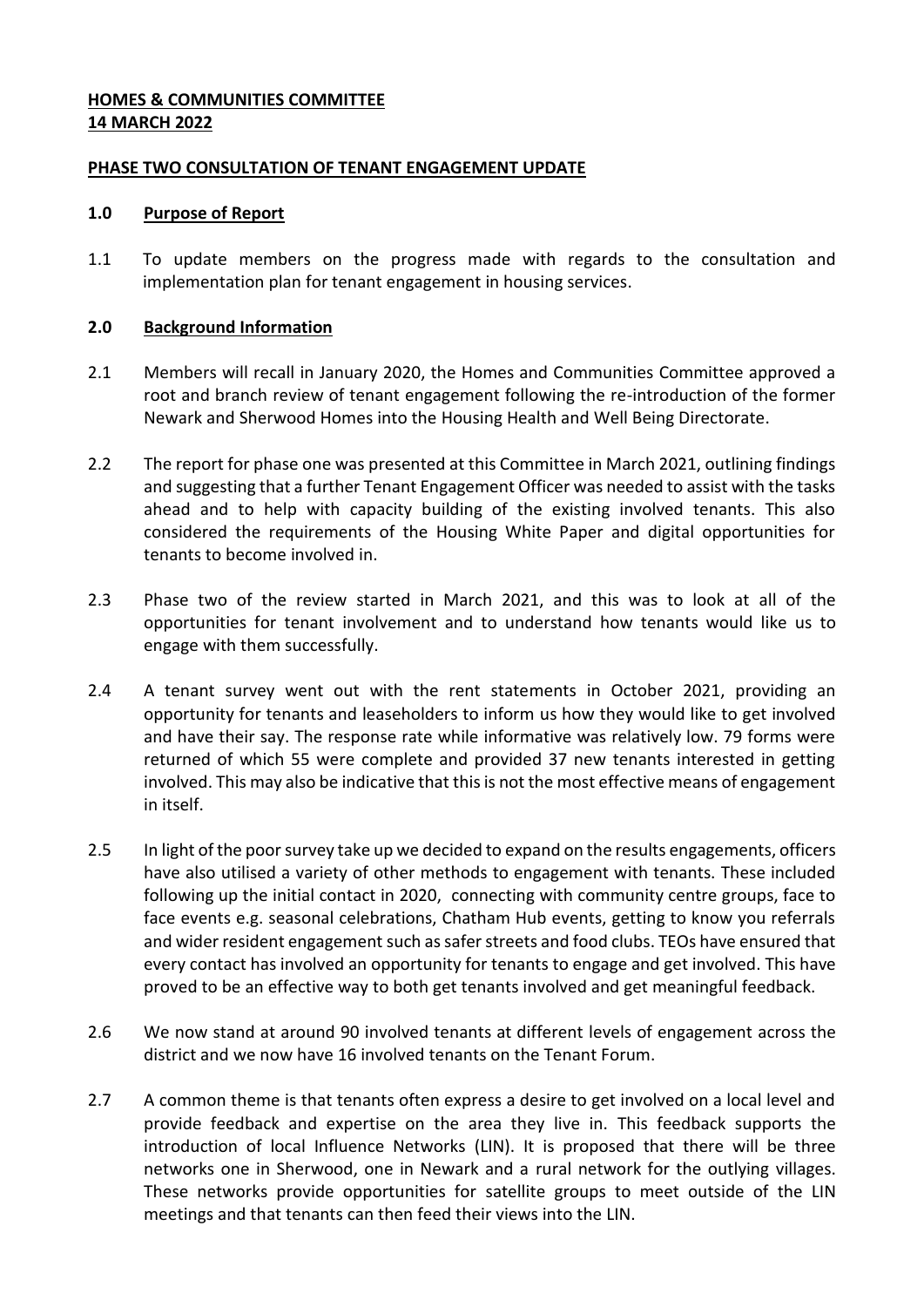We currently have around 12 people wanting to be part of the Sherwood and Newark LIN and five tenants interested in the Rural LIN, which will serve the outlying villages. There is an expectation that representatives from each LIN will apply for the new Tenant Engagement Board (part of the new governance structure) later in year.

2.8 Tenants and leaseholders have also indicated they are keen to keep in touch via a newsletter; we now have a tenant consultation group keen to be involved in online and telephone surveys. Mystery shopping was also popular along with getting involved in reviewing services. In light of the information received, we have the following proposed structure.



2.9 It is proposed to offer the following engagement opportunities to strengthen and grow tenant engagement across the district.

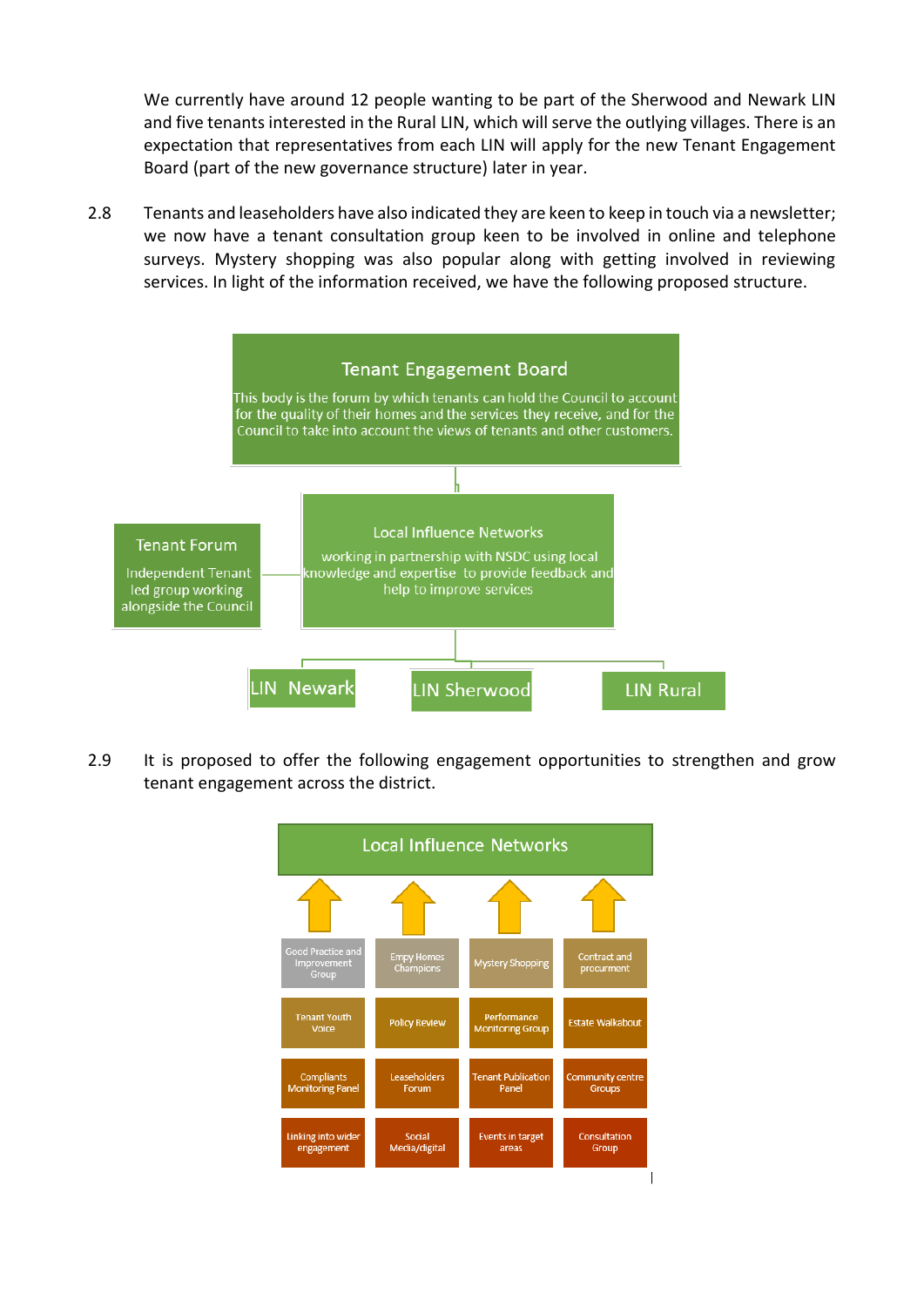- 2.10 We have already been able to offer new involved tenants the opportunity to participate in the following projects:
	- **•** Efficiency savings Review
	- Contract procurement for the voids clean and tidy contract
	- Anti-social behaviour policy review
	- The void inspections
	- RSH Tenant Satisfaction Measures
	- Review of proposed Tenant Engagement Board
	- Setting up new tenant groups in the Community Centres (such as coffee mornings, food clubs and community gardens)
- 2.11 The Tenant Engagement Team is working on a social media plan to connect to tenants that prefer these channels. We are also planning to target communities where there is little or no involvement currently with pop up events and working alongside tenancy officers to promote take up.

# **3.0 Proposals**

- 3.1 It is proposed that the Council adopts the new tenant engagement structure, which includes the establishment of three Local Influence Networks as set out in 2.8 and 2.9.
- 3.2 Also to continue to use the Tenant Engagement Officer resource to further engage and establish the new engagement structure.
- 3.3 the Council's new Tenant Engagement Strategy is being created and will be presented to Members in May 2022.

### **4.0 Digital Implications**

- 4.1 The tenant forum members have completed their digital training and we have a number of sessions planned at the Community Hub where tenants will be able to receive an introduction to digital skills. We are working with Inspire to see if a further course can be offered for those tenants who wish to further develop these skills. This is in line with the Digital Declaration pledge providing digital opportunities for citizens to engage with us at level that suits them. It is envisaged as the process develops, more resources will need to be identified to ensure that the level of digital involvement increases.
- 4.2 We have been able to offer tenants the opportunity to engage online or face to face for all tenant involvement and have provide a hybrid model for all Tenant engagement meetings.

### **5.0 Equalities Implications**

5.1 There will be a range of people from, for example different backgrounds, nationality, religions, across our tenant and leaseholder base. All communications and engagements will need to be targeted appropriately so as to reach a range of communities.

### **6.0 Financial Implications FIN21-22/93**

6.1 There are no additional financial implications resulting from this update report.